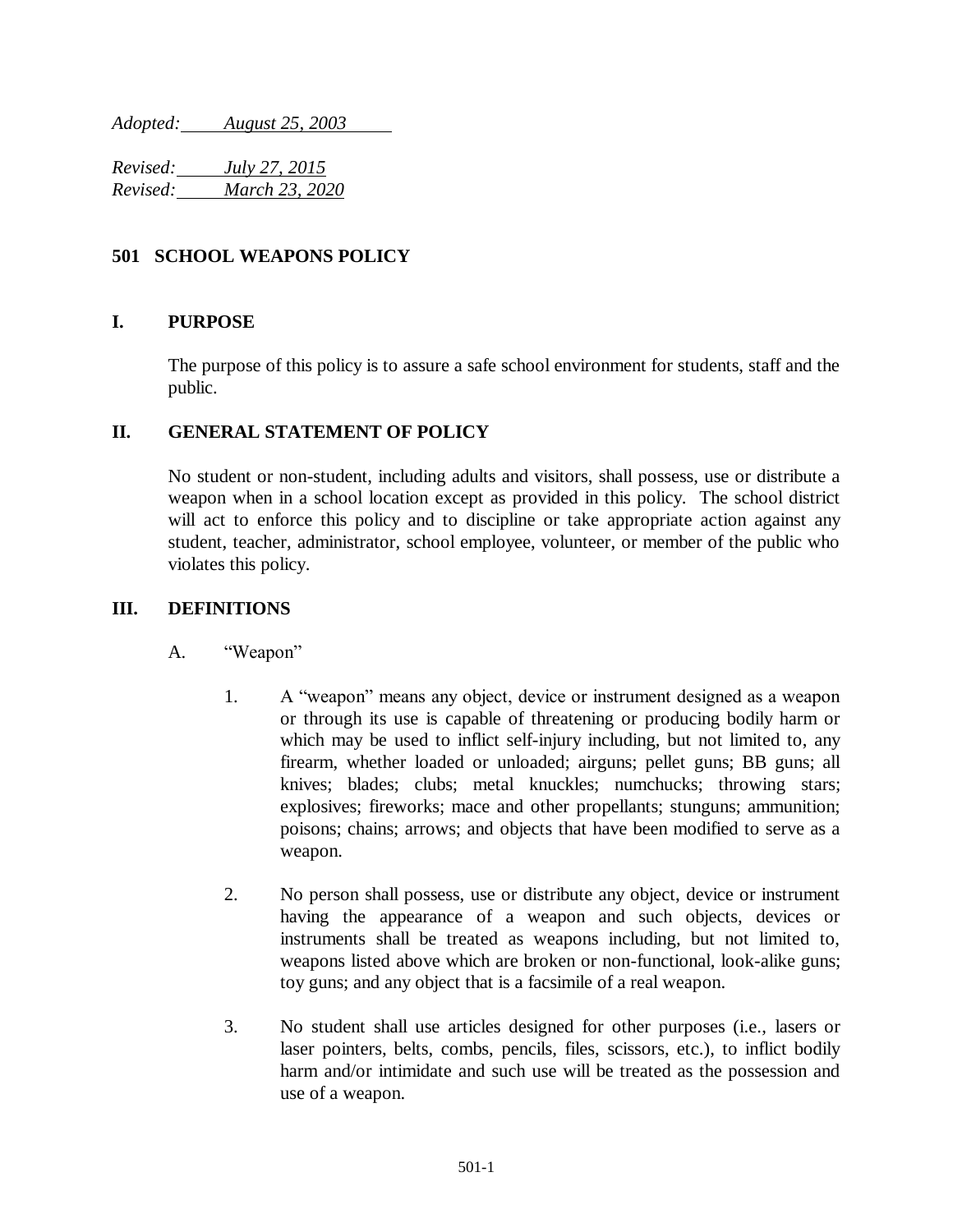- B. "School Location" includes any school building or grounds, whether leased, rented, owned or controlled by the school, locations of school activities or trips, bus stops, school buses or school vehicles, school-contracted vehicles, the area of entrance or departure from school premises or events, all locations where schoolrelated functions are conducted, and anywhere students are under the jurisdiction of the school district.
- C. "Possession" means having a weapon on one's person or in an area subject to one's control in a school location.

### **IV. EXCEPTIONS**

- A. A student who finds a weapon on the way to school or in a school location, or a student who discovers that he or she accidentally has a weapon in his or her possession, and takes the weapon immediately to the principal's office shall not be considered to possess a weapon. However, if a student brings a weapon to school multiple times, they will not be deemed to have brought the weapon to school accidentally. If it would be impractical or dangerous to take the weapon to the principal's office, a student shall not be considered to possess a weapon if he or she immediately turns the weapon over to an administrator, teacher or head coach or immediately notifies an administrator, teacher or head coach of the weapon's location.
- B. It shall not be a violation of this policy if a nonstudent (or student where specified) falls within one of the following categories:
	- 1. active licensed peace officers;
	- 2. military personnel, or students or nonstudents participating in military training, who are on duty performing official duties;
	- 3. person authorized to carry a pistol under Minn. Stat., Section 624.714, while in a motor vehicle or outside of a motor vehicle for the purpose of directly placing a firearm in, or retrieving if from, the trunk or rear area of the vehicle;
	- 4. persons who keep or store in a motor vehicle pistols in accordance with Minn. Stat. §§ 624.714 or 624.715, or other firearms in accordance with Section 97B.045;
		- a. Section 624.714 specifies procedures and standards for obtaining pistol permits and penalties for the failure to do so. Section 624.715 defines an exception to the pistol permit requirements for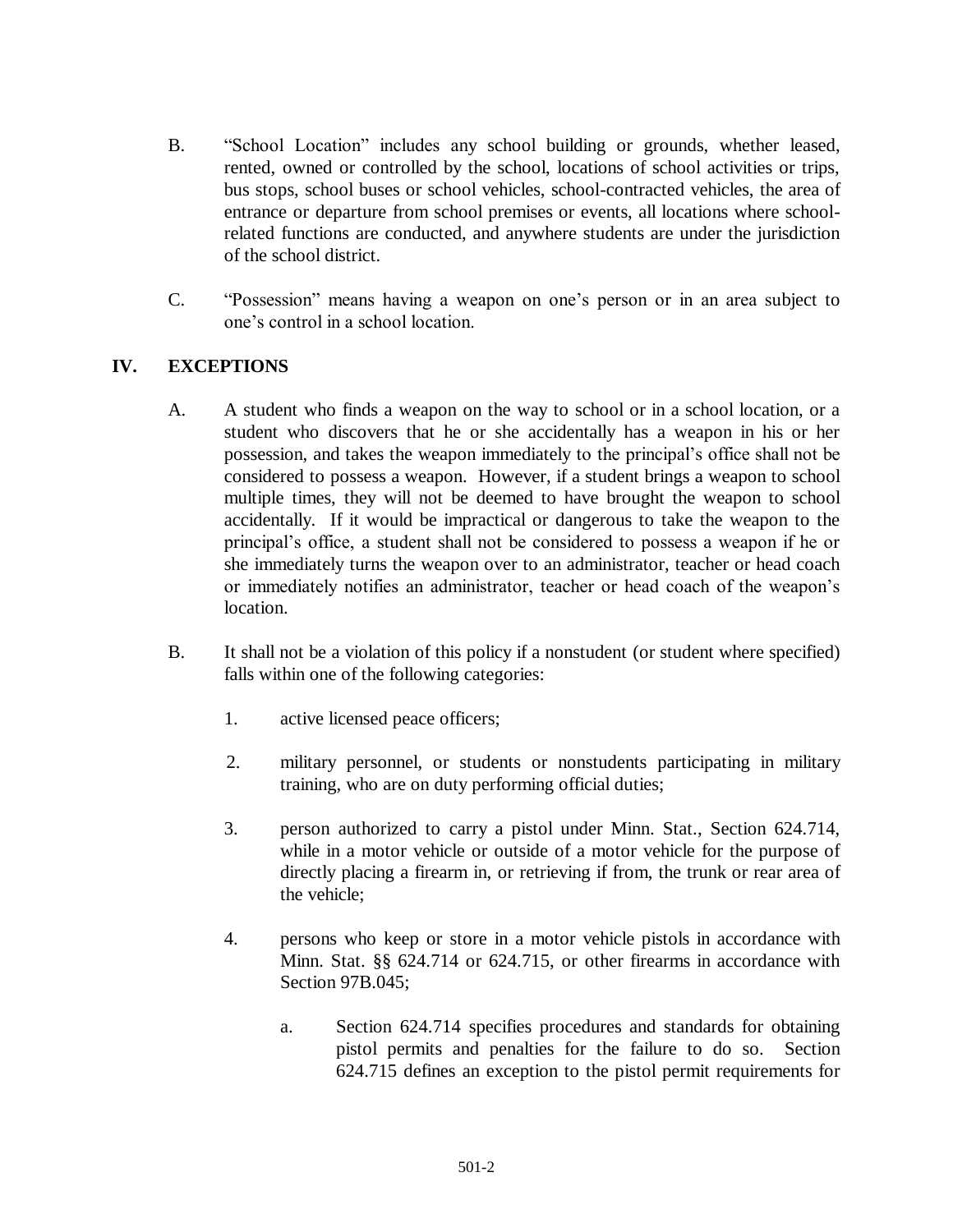"antique firearms which are carried or possessed as curiosities or for their historical significance or value."

- b. Section 97B.045 generally provides that a firearm may not be transported in a motor vehicle unless it is (1) unloaded and in a gun case without any portion of the firearm exposed; (2) unloaded and in the closed trunk, or  $(3)$  a handgun carried in compliance with §§ 624.714 and 624.715.
- 5. firearm safety or marksmanship courses or activities conducted on school property;
- 6. possession of dangerous weapons, BB guns, or replica firearms by a ceremonial color guard;
- 7. a gun or knife show held on school property;
- 8. possession of dangerous weapons, BB guns, or replica firearms with written permission of the principal; or other person having general control and supervision of the school or the director of a child care center; or
- 9. persons who are on unimproved property owned or leased by a child care center, school or school district unless the person knows that a student is currently present on the land for a school-related activity.

### C. Policy Application to Instructional Equipment/Tools

While the school district does not allow the possession, use or distribution of weapons by students, or nonstudents, such a position is not meant to interfere with instruction or the use of appropriate equipment and tools by students or nonstudents. Such equipment and tools, when properly possessed, used and stored, shall not be considered in violation of the rule against the possession, use or distribution of weapons. However, when authorized instructional and work equipment and tools are used in a potentially dangerous or threatening manner, such possession and use will be treated as the possession and use of a weapon.

### D. Firearms in School Parking Lots and Parking Facilities

A school district may not prohibit the lawful carry or possession of firearms in a school parking lot or parking facility. For purposes of this policy, the "lawful" carry or possession of a firearm in a school parking lot or parking facility is specifically limited to nonstudent permit-holders authorized under Minn. Stat., Section 624.714, to carry a pistol in the interior of a vehicle or outside the motor vehicle for the purpose of directly placing a firearm in, or retrieving it from, the trunk or rear area of the vehicle. Any possession or carry of a firearm beyond the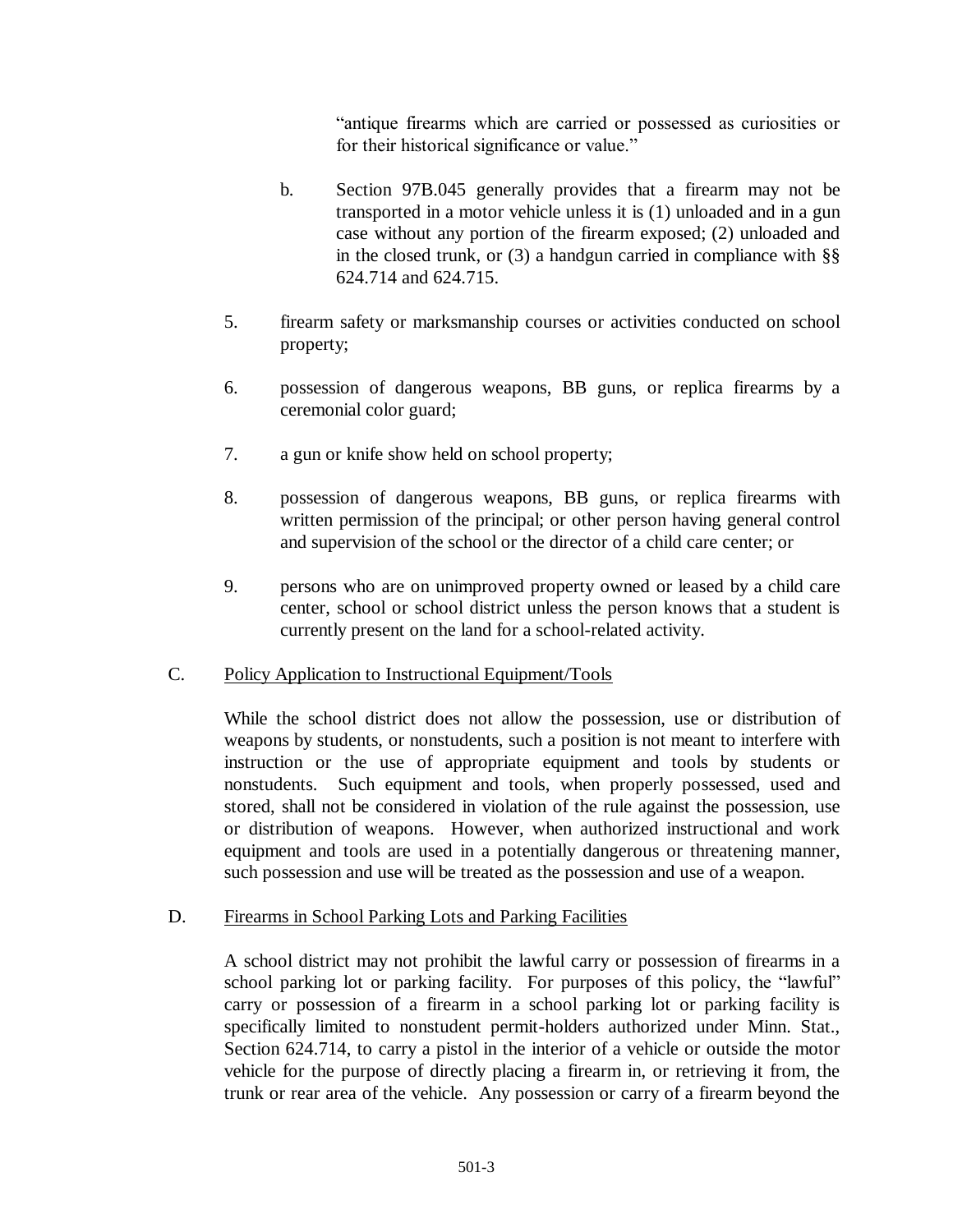immediate facility of a permit-holder's vehicle shall constitute a violation of this policy.

### **V. CONSEQUENCES FOR STUDENT WEAPON POSSESSION/USE/ DISTRIBUTION**

- A. The school district does not allow the possession, use or distribution of weapons by students. Consequently, the minimum consequence for students possessing, using or distributing weapons shall include:
	- 1. immediate out of school suspension;
	- 2. confiscation of the weapon;
	- 3. immediate notification of police;
	- 4. parent or guardian notification; and
	- 5. recommendation to the superintendent of dismissal for a period of time not to exceed one year.
- B. Pursuant to Minnesota law, a student who brings a firearm, as defined by federal law, to school will be expelled for at least one year. The school board may modify this requirement on a case-by-case basis.

#### C. Administrative Discretion

While the school district does not allow the possession, use or distribution of weapons by students, the superintendent may use discretion in determining whether, under the circumstances, a course of action other than the minimum consequences specified above is warranted. If so, other appropriate action may be taken, including consideration of a recommendation for lesser discipline.

# **VI CONSEQUENCES FOR WEAPON POSSESSION/USE/DISTRIBUTION BY NON-STUDENTS**

#### A. Employees

- 1. An employee who violates the terms of this policy is subject to disciplinary action, including nonrenewal, suspension, or discharge as deemed appropriate by the school board.
- 2. Sanctions against employees including nonrenewal, suspension, or discharge shall be pursuant to and in accordance with applicable